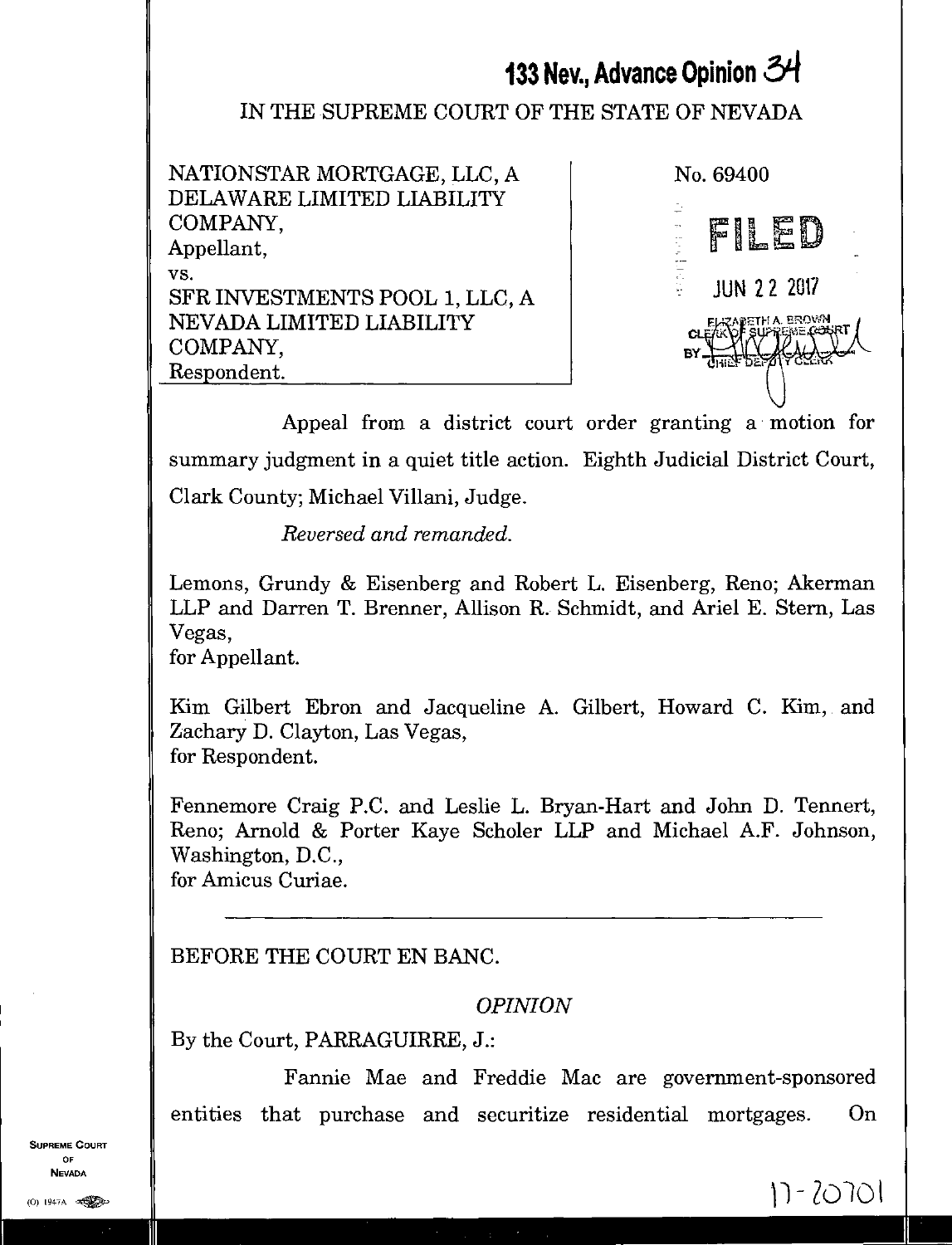September 6, 2008, the Director of the Federal Housing Finance Agency (FHFA) placed Fannie Mae and Freddie Mac (hereinafter, the regulated entities) into conservatorships. As conservator, the FHFA is authorized to take over and preserve the assets of the regulated entities. Under federal law, when the FHFA is acting as conservator, its property is not subject to "levy, attachment, garnishment, foreclosure, or sale" without its consent, "nor shall any involuntary lien attach" to the property. 12 U.S.C. § 4617(j)(3) (2012) (hereinafter, the Federal Foreclosure Bar).

In this appeal, we must determine whether the servicer of a loan owned by a regulated entity has standing to assert the Federal Foreclosure Bar in a quiet title action. We answer in the affirmative. Because the district court did not determine whether a regulated entity owned the loan in this matter, we reverse the district court's order and remand the matter for further proceedings consistent with this opinion.

## *FACTS AND PROCEDURAL HISTORY*

Nonparty Ignacio Gutierrez took out a \$271,638 loan with lender KB Home Mortgage Company (KB) to purchase property located in Henderson, Nevada. KB's loan was secured by a deed of trust on the property, and the property was governed by a homeowners' association's (H0A) covenants, conditions, and restrictions. The deed of trust designated Mortgage Electronic Registration Systems, Inc. (MERS) as a beneficiary and as a nominee for KB and KB's successors and assigns. Subsequently, MERS assigned the deed of trust to nonparty Bank of America, N.A., who then assigned the deed of trust to appellant Nationstar Mortgage, LLC (Nationstar).

Eventually, Gutierrez failed to pay his BOA dues, and the HOA foreclosed on the property. Respondent SFR Investments Pool 1, LLC (SFR) purchased the property at the foreclosure sale for \$11,000.

SUPREME COURT OF  $\blacksquare$ **Nevada**<br>(1) 1947a **elle**n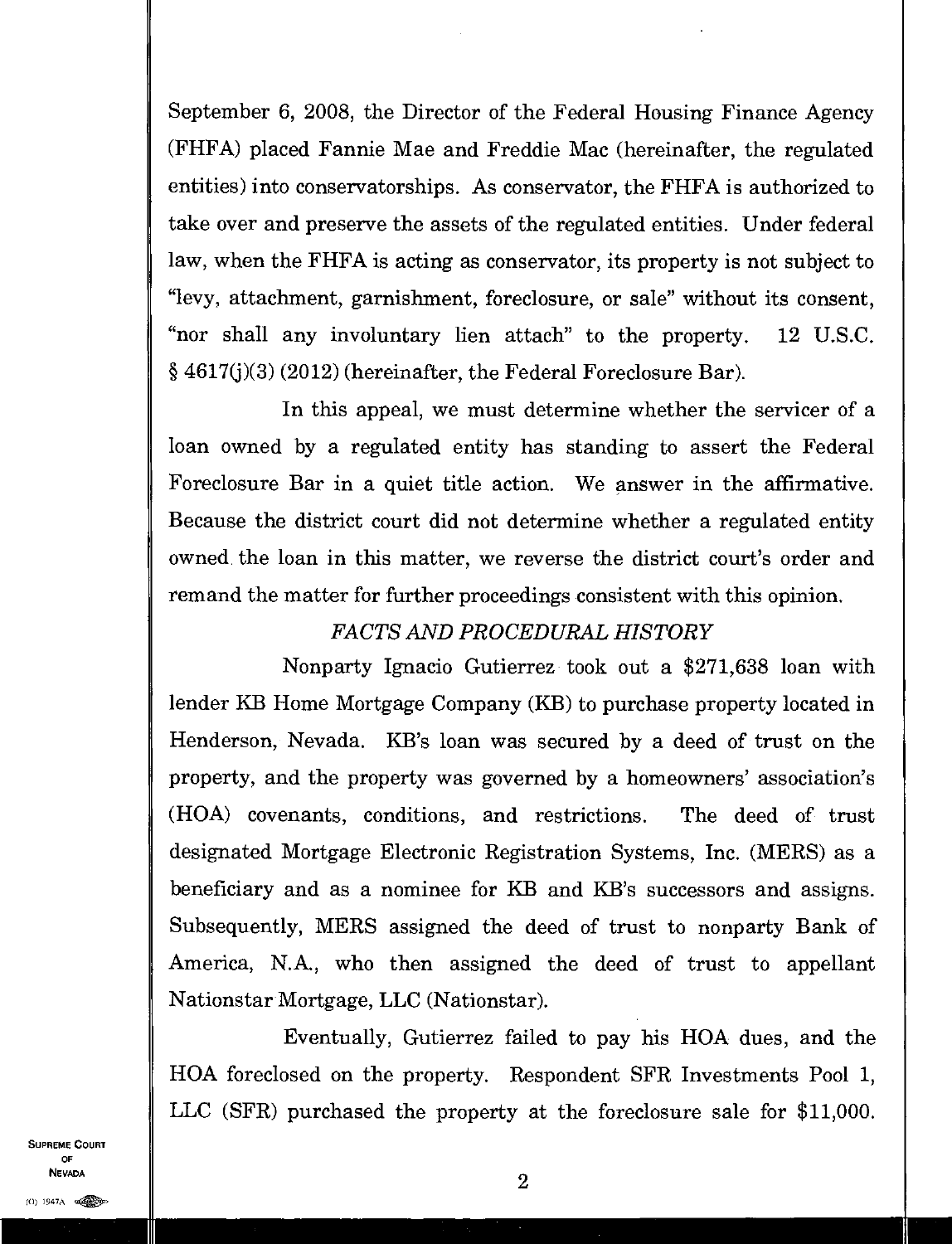Gutierrez filed suit against SFR, and SFR filed a third-party complaint against Nationstar. However, the district court ultimately dismissed Gutierrez's action after Gutierrez stipulated that his interest in the property was extinguished by the foreclosure sale, and that he would not contest the validity of the foreclosure deed.

Thereafter, SFR and Nationstar filed motions for summary judgment on SFR's third-party complaint. SFR argued, among other things, that Nationstar's security interest was extinguished by the foreclosure sale pursuant to this court's decision in *SFR Investments Pool 1, LLC v. U.S. Bank, N.A.,* 130 Nev., Adv. Op. 75, 334 P.3d 408 (2014). Nationstar argued that its security interest survived the sale pursuant to the Federal Foreclosure Bar. Specifically, Nationstar claimed (1) Freddie Mac had purchased the loan, (2) the FHFA had placed Freddie Mac under conservatorship prior to the HOA's sale, (3) the FHFA's property was not subject to foreclosure or sale without its consent pursuant to the Federal Foreclosure Bar, (4) the FHFA had issued a statement on its website declaring that it had not consented to the extinguishment of any Freddie Mac lien or other property interest in connection with HOA foreclosures, and (5) the Federal Foreclosure Bar therefore preempted NRS Chapter 116 to the extent state law would have extinguished the FHFA's security interest.

The district court acknowledged that there was "a dispute as to whether Freddie Mac or [the] FHFA [had] an interest in the Deed of Trust"; however, the district court declined to address this factual dispute because it believed Nationstar lacked standing to assert the Federal Foreclosure Bar on behalf of Freddie Mac or the FHFA. Given that decision and because neither Freddie Mac nor the FHFA were parties to the action, the district court declined to address whether the Federal

SUPREME COURT OF  $\sim$  3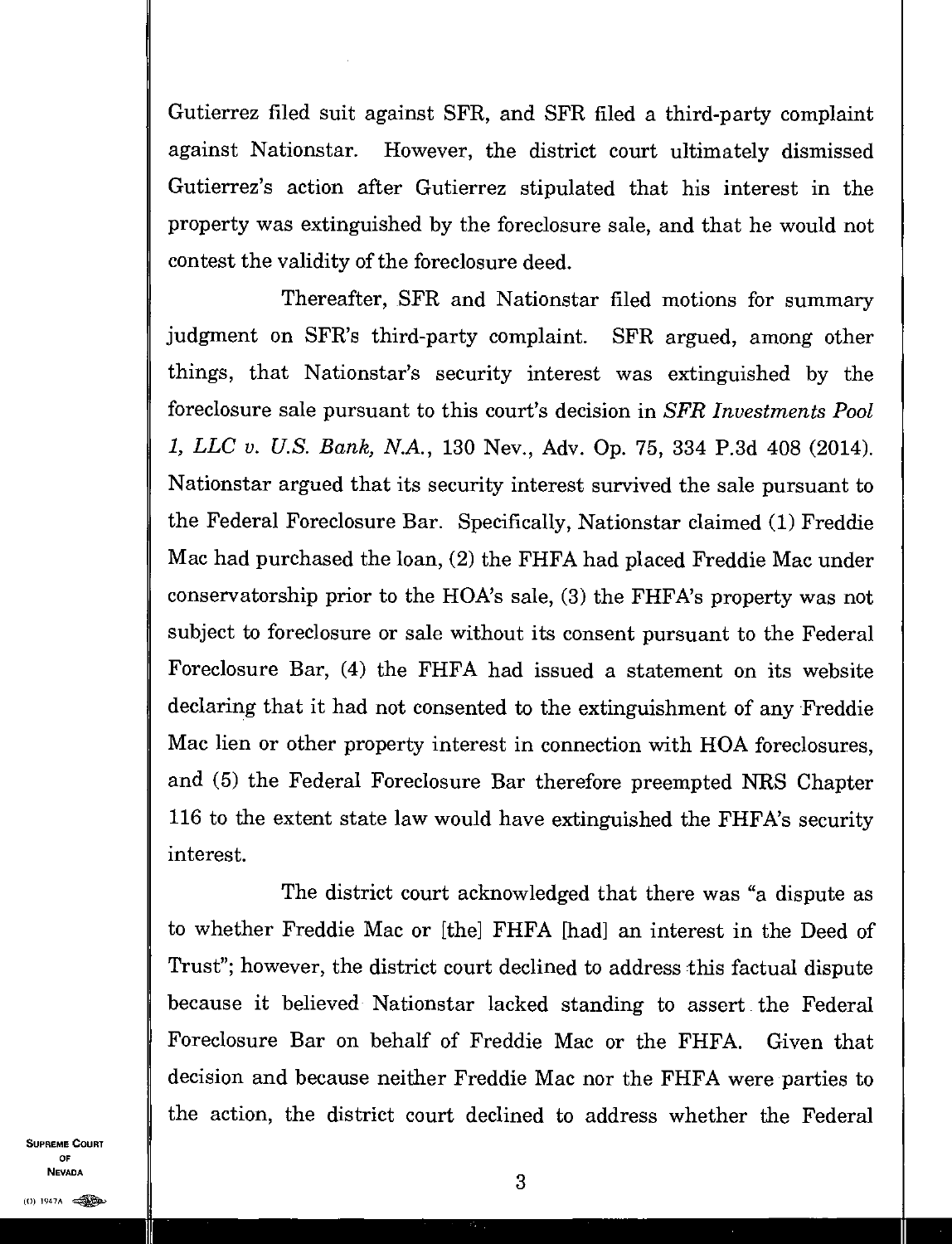Foreclosure Bar preempted NRS Chapter 116. Therefore, the district court denied Nationstar's motion for summary judgment and granted SFR's motion for summary judgment. Nationstar now appeals the district court's order.

#### *DISCUSSION*

On appeal, Nationstar argues that it has standing to assert the Federal Foreclosure Bar on the FHFA's behalf as its contractually authorized agent and servicer.<sup>1</sup> SFR contends Nationstar lacks standing to assert the Federal Foreclosure Bar because (1) the Housing and Economic Recovery Act of 2008 (HERA) exclusively authorizes the FHFA to enforce the Federal Foreclosure Bar; and (2) *Armstrong v. Exceptional Child Center, Inc.,* 575 U.S. 135 S. Ct. 1378 (2015), states that private litigants may not use the Supremacy Clause to displace state law. We hold that neither HERA nor *Armstrong* prohibit the servicer of a loan owned by a regulated entity from arguing the Federal Foreclosure Bar

As to the latter, the district court's order was issued prior to this court's decision in *Shadow Wood Homeowner's Ass'n Inc. v. N.Y. Community Bancorp Inc.,* 132 Nev., Adv. Op. 5, 366 P.3d 1105 (2016). As such, it is unclear whether the district court recognized that Nationstar's claim was• equitable in nature, or that the foreclosure deed's recitals did not prohibit Nationstar from introducing evidence to support its equitable claim. Although the district court may reach the same result, we conclude that remand is appropriate so that the district court may consider Nationstar's equitable argument in light of *Shadow Wood.* 

<sup>1</sup>Nationstar also argues that (1) the HOA did not provide it notice of the foreclosure sale in violation of its due process rights, and (2) the HOA's foreclosure sale was not commercially reasonable. As to the former, we reject Nationstar's argument according to our decision in *Saticoy Bay LLC Series 350 Durango 104 v. Wells Fargo Home Mortgage,* 133 Nev., Adv. Op. 5, 388 P.3d 970, 974 (2017) (holding that "Nevada's superpriority lien statutes do not implicate due process").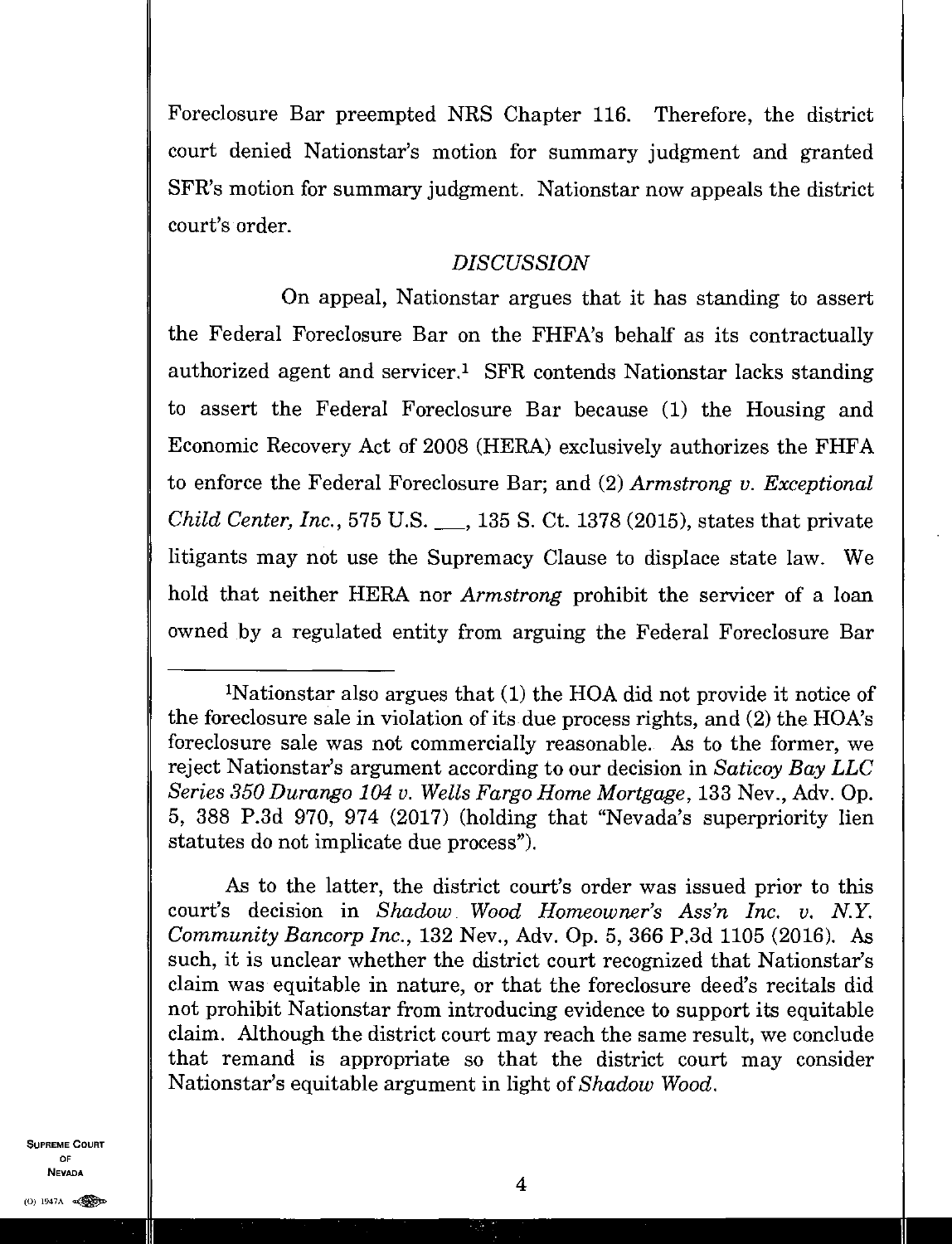preempts NRS 116.3116. Therefore, we reverse the district court's order and remand the matter for further proceedings.

"Standing is a question of law reviewed de novo." *Arguello v. Sunset Station, Inc.,* 127 Nev. 365, 368, 252 P.3d 206, 208 (2011). To have standing, "the party seeking relief [must have] a sufficient interest in the litigation," so as to ensure "the litigant will vigorously and effectively present his or her case against an adverse party." *Schwartz v. Lopez,* 132 Nev., Adv. Op. 73, 382 P.3d 886, 894 (2016). We have previously stated that "[a] mortgage may be enforced only by, *or in behalf of,* a person who is entitled to enforce the obligation the mortgage secures." *In re Montierth,*  131 Nev., Adv. Op. 55, 354 P.3d 648, 651 (2015) (emphasis added) (quoting Restatement (Third) of Prop.: Mortgages § 5.4(c) (1997)). A loan servicer administers a mortgage on behalf of the loan owner, and the rights and obligations of the loan servicer are typically established in a servicing agreement. Jason H.P. Kravitt & Robert E. Gordon, *Securitization of Financial Assets §* 16.05 (3d ed. 2012).

As such, several courts have recognized that a contractually authorized loan servicer is entitled to take action to protect the loan owner's interests. *See, e.g., J.E. Robert Co., Inc. v. Signature Prop.'s, LLC,*  71 A.3d 492, 504 (Conn. 2013) (holding "a loan servicer need not be the owner or holder of the note and mortgage in order to have standing to bring a foreclosure action if it otherwise has established the right to enforce those instruments"); *see also BAG Home Loans Servicing, LP v. Tex. Realty Holdings, LLC,* 901 F. Supp. 2d 884, 905 (S.D. Tex. 2012) (holding a servicer had standing to bring a lawsuit to administer a loan when the Pooling and Servicing Agreement granted the servicer "a percentage of the proceeds of the loans it services and [the] defendants'

SUPREME COURT OF  $\sim$  5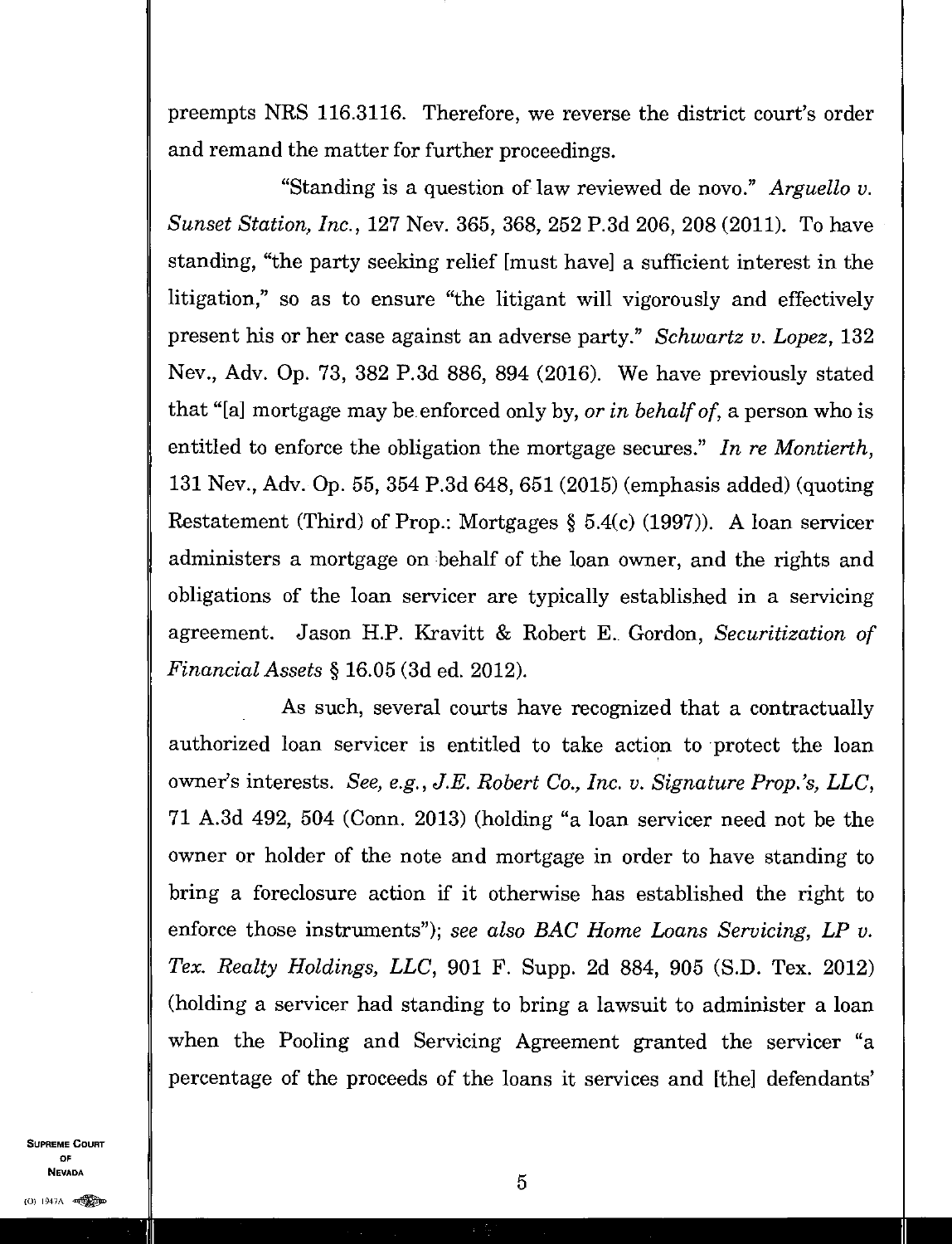alleged actions deprived [the servicer] of the opportunity to maximize recovery of those proceeds").

However, SFR contends that HERA permits only the FHFA to enforce the Federal Foreclosure Bar. In particular, HERA states that "[t]he Agency may, as conservator, take such action as may be . . . appropriate to carry on the business of the regulated entity and preserve and conserve the assets and property of the regulated entity." 12 U.S.C. § 4617(b)(2)(D) (2012).

We must afford the statute its plain meaning if its language is clear and unambiguous. *Carcieri v. Salazar,* 555 U.S. 379, 387 (2009); *see also D.R. Horton, Inc. IL Eighth Judicial Dist. Court,* 123 Nev. 468, 476, 168 P.3d 731, 737 (2007). The statute's plain language empowers the FHFA to "take such action" as it deems necessary to carry on the business of Freddie Mac. The phrase "such action" is broad and may encompass (1) contracting with private entities to service its loans, or (2) relying on Freddie Mac's existing contractual relationships with authorized servicers. Indeed, another provision of HERA states that the FHFA may "provide by contract for assistance in fulfilling any function, activity, action, or duty of the Agency as conservator or receiver." 12 U.S.C.  $\S$  4617(b)(2)(B)(v).

SFR also contends that 12 C.F.R. § 1237.3(a)(7) (2013) supports its interpretation of HERA. This regulation states that the FHFA may "[p]reserve and conserve the assets and property of the regulated entity *(including the exclusive authority to investigate and prosecute claims of any type on behalf of the regulated entity, or to delegate* to management of the regulated entity the authority to investigate and prosecute claims)." 12 C.F.R. § 1237.3(a)(7) (emphasis added). However, this same regulation also envisions that the FHFA will seek the assistance of third parties in administering a regulated entity's loans. *See* 12 C.F.R.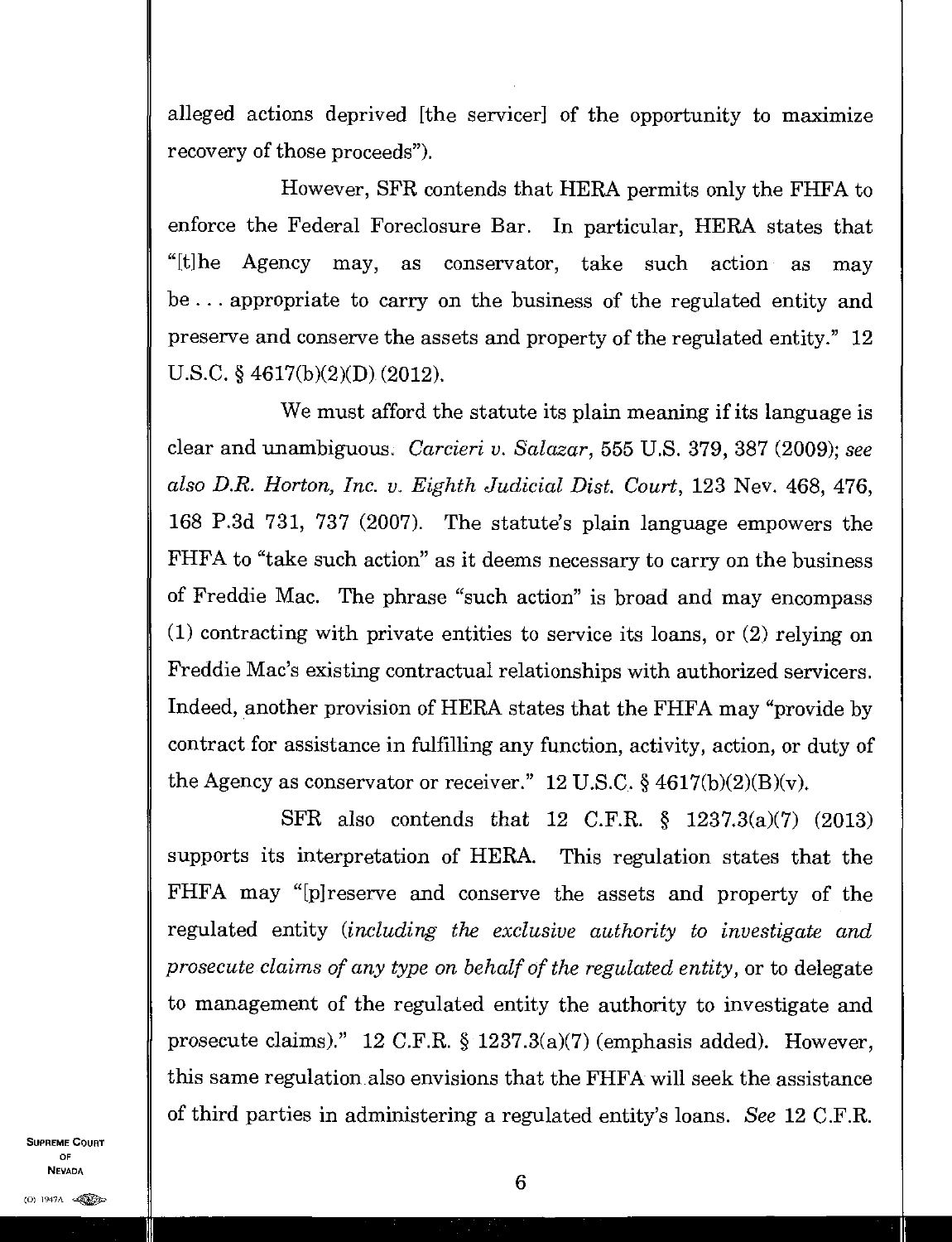$§ 1237.3(a)(8)$  (reiterating 12 U.S.C. § 4617(b)(2)(B)(v)). As such, HERA explicitly allows the FHFA to authorize a loan servicer to administer FHFA loans on FHFA's behalf

Finally, we conclude that SFR's reliance on *Armstrong* is misplaced. In *Armstrong,* the United States Supreme Court held that the Supremacy Clause did not create a cause of action, and therefore, private individuals do not have an implied right to sue state officials for perceived violations of federal law.  $575$  U.S. at  $\_\_$ , 135 S. Ct. at 1383-84. However, the Court clarified: "To say that the Supremacy Clause does not confer a right of action is not to diminish the significant role that courts play in assuring the supremacy of federal law. *For once* a case or *controversy properly comes before a court, judges are bound by federal law." Armstrong*, 575 U.S. at <sub>1135</sub> S. Ct. at 1384 (emphasis added).

Here, Nationstar is not attempting to use the Supremacy Clause to assert a cause of action against SFR. Rather, SFR asserted a quiet title claim against Nationstar, and Nationstar has merely argued that Freddie Mac's property is not subject to foreclosure while it is in conservatorship under federal law. Neither party has argued that SFR's quiet title claim was not properly before the district court. Therefore, *Armstrong* is not implicated in this matter.

This conclusion is consistent with this court's precedent, in which we have implicitly recognized that private parties may argue federal law preempts state law. *See, e.g., Munoz v. Branch Banking & Trust Co., Inc.,* 131 Nev., Adv. Op. 23, 348 P.3d 689, 690 (2015) (holding that NRS 40.459 was preempted by the Financial Institutions Reform, Recovery, and Enforcement Act of 1989 (FIRREA), notwithstanding the fact that the Federal Deposit Insurance Corporation (FDIC) was not a party to the case). Likewise, federal district courts have recognized that

SUPREME COURT OF NEVADA

7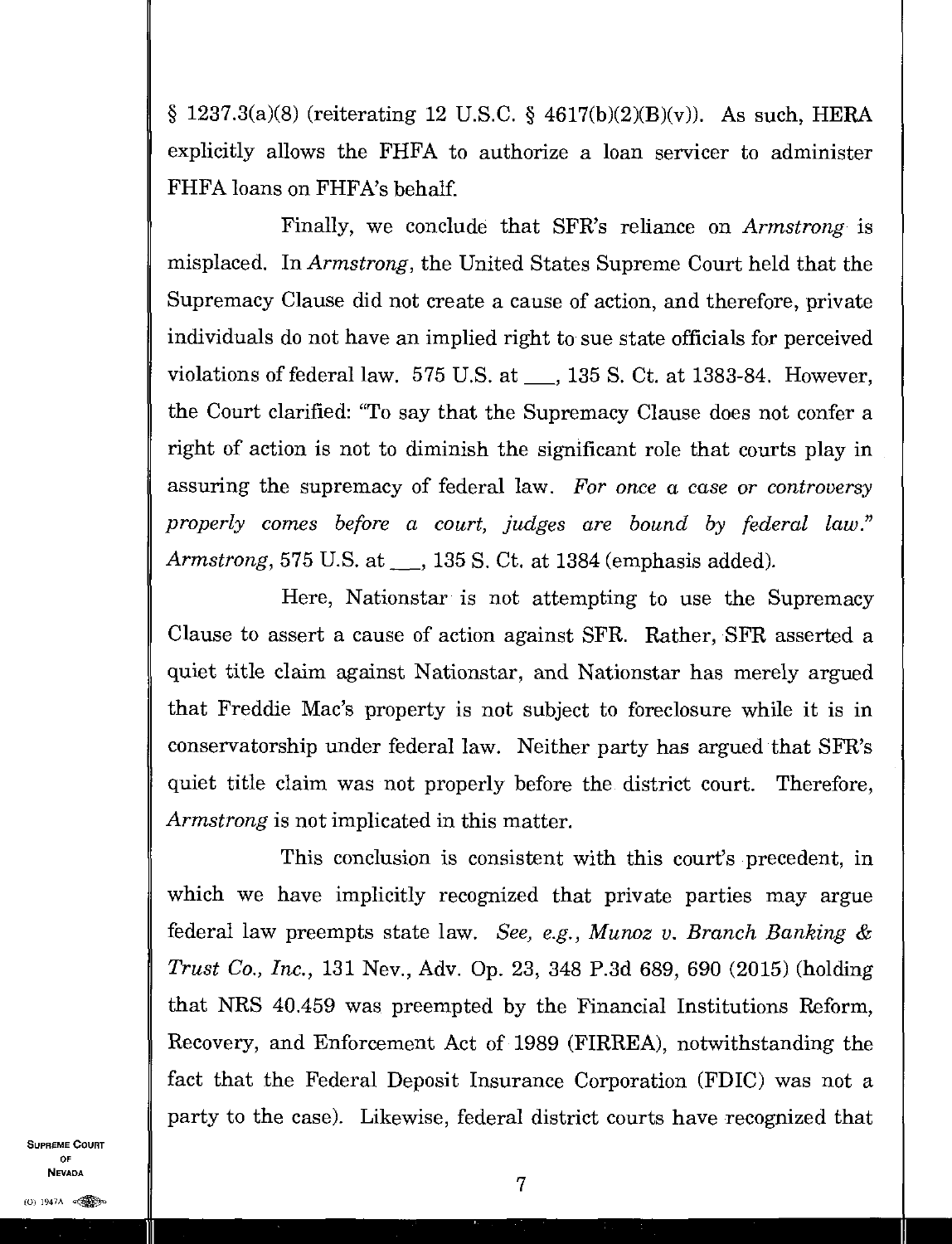private parties may raise preemption arguments in related contexts. *See, e.g., Beal Bank, SSB v. Nassau Cty.,* 973 F. Supp. 130, 133-34 (E.D.N.Y. 1997) (holding that FIRREA's version of the Federal Foreclosure Bar rendered a foreclosure sale invalid, even though the FDIC was not a party to the litigation). Therefore, we hold that the servicer of a loan owned by a regulated entity may argue that the Federal Foreclosure Bar preempts NRS 116.3116, and that neither Freddie Mac nor the FHFA need be joined as a party.

However, the district court did not determine whether Freddie Mac owned the loan in question, or whether Nationstar had a contract with Freddie Mac or the FHFA to service the loan in question. Rather, the district court held that Nationstar lacked standing in either case. Therefore, we conclude that remand is appropriate so the district court may address these factual inquiries in the first instance.<sup>2</sup> See Liu v. *Christopher Homes, LLC,* 130 Nev., Adv. Op. 17, 321 P.3d 875, 881 (2014) (stating this court does not resolve factual matters that the district court declined to reach). If the district court concludes on remand that Nationstar has standing to assert the Federal Foreclosure Bar, then it should determine whether the Federal Foreclosure Bar preempts NRS 116.3116. <sup>3</sup>

<sup>3</sup>Because the district court did not address the merits of Nationstar's preemption argument, and the parties have not briefed this issue on appeal, we decline to address it at this time.

<sup>2</sup>Nationstar argues that a deposition shows Freddie Mac owns the loan in question. Although the parties dispute this point on appeal, it appears the district court did not consider this evidence, as it declined to reach the issue.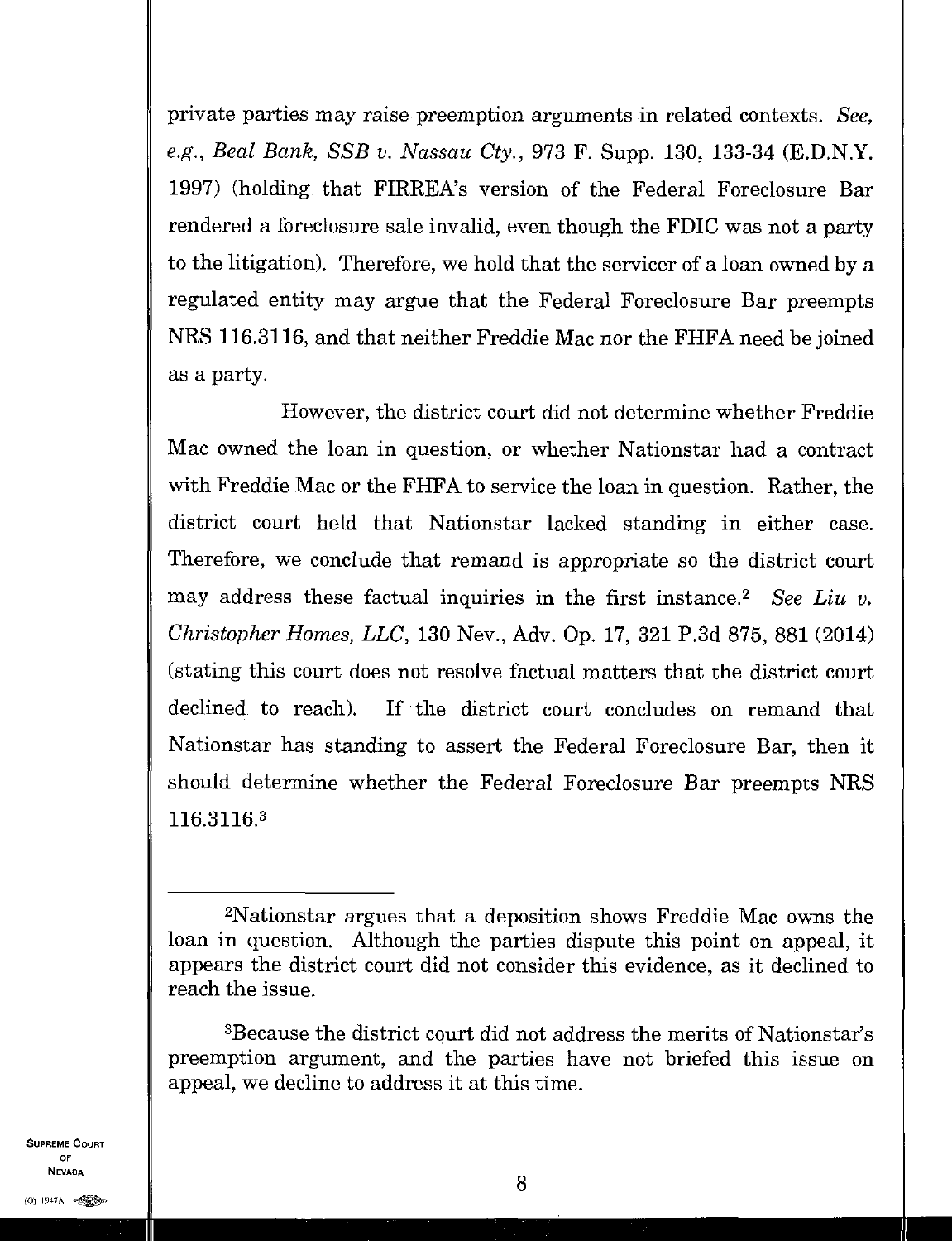#### *CONCLUSION*

We hold that the servicer of a loan owned by a regulated entity has standing to argue that the Federal Foreclosure Bar preempts NRS 116.3116. However, the district court did not determine whether Nationstar is such a servicer. In addition, the district court erroneously held that Nationstar could not introduce evidence to support its equitable claim if such evidence negated the foreclosure deed's recitals. Accordingly, we reverse the district court's order and remand the matter for further proceedings consistent with this opinion.

IJ. Parraguirre

We concur: 1?  $C.J.$ Cherry  $\lt$ J. Douglas  $\mathbf{J}$ . Gibbons J. Pickering  $J<sub>z</sub>$ Hardesty

SUPREME COURT OF  $\overline{9}$ **NEVADA**<br>(0) 1947A **e**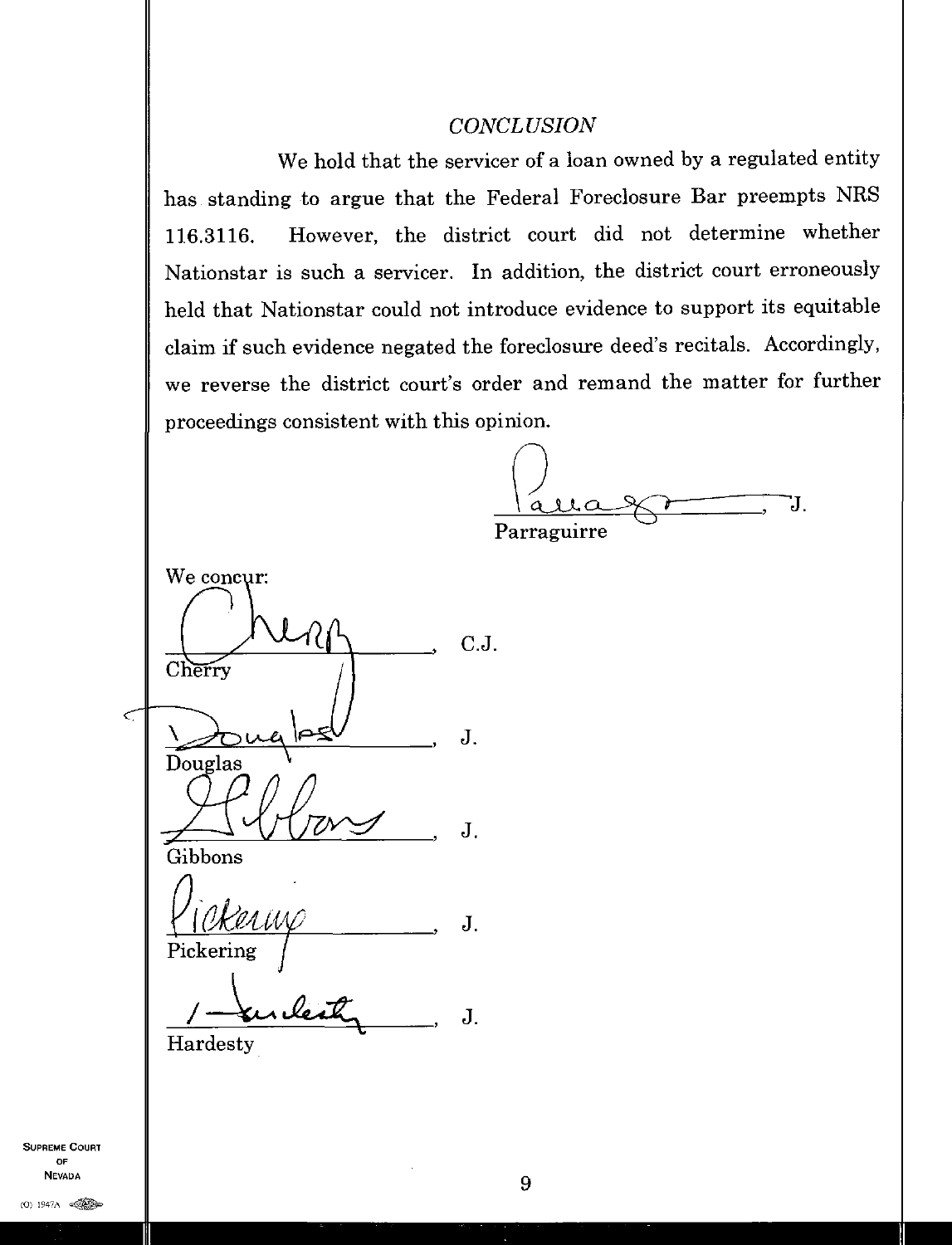### STIGLICH, J., concurring:

I agree with the majority's conclusion that the servicer of a loan owned by a regulated entity has standing to assert the Federal Foreclosure Bar in a quiet title action. I write separately because I believe that the district court may have erred in finding a factual dispute regarding whether Freddie Mac or the FHFA had an interest in the deed of trust.

"Summary judgment is appropriate" when, viewed "in a light most favorable to the nonmoving party," the pleadings and other evidence demonstrate no genuine issue of material fact, such that the moving party is entitled to judgment as a matter of law. *Wood v. Safeway,* 121 Nev. 724, 729, 121 P.3d 1026, 1029 (2005). To avoid the entry of summary judgment, the nonmoving party may not rest on general allegations or conclusions, but "must, by affidavit or otherwise, set forth specific facts demonstrating the existence of a genuine issue for trial." *Id.* at 732, 121 P.3d at 1031 (internal quotation marks omitted).

In this case, Nationstar presented deposition testimony from a witness, pursuant to NRCP 30(b)(6), who testified that Freddie Mac was the owner of the note at issue, and that Nationstar was the servicer of the loan. SFR argued that these assertions were incorrect. However, beyond this blanket denial, SFR presented no evidence to dispute Nationstar's allegations. Notably, argument is not evidence. Given SFR's failure to present any actual evidence to support its position, I would instruct the